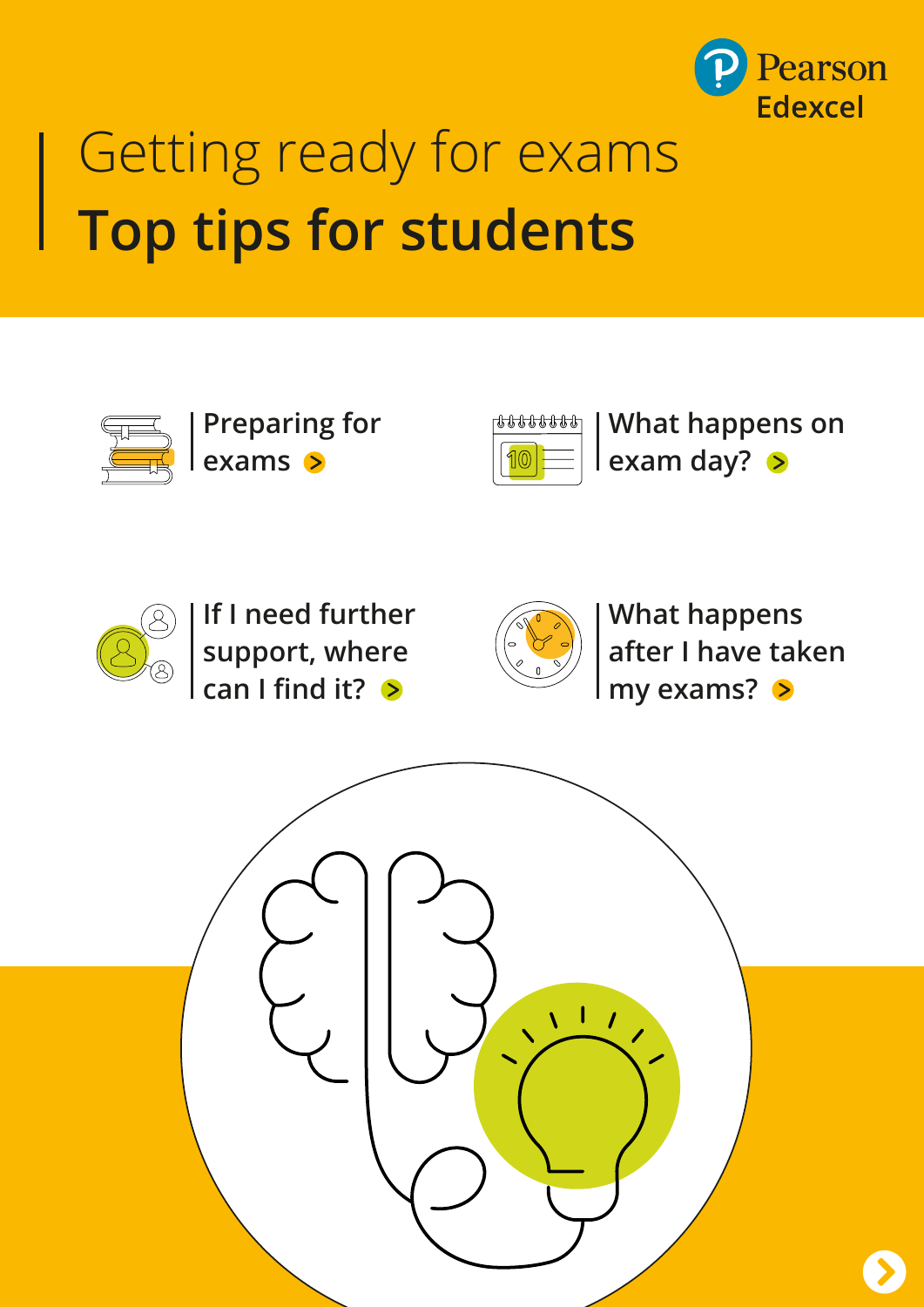## Preparing for exams



Whether you are sitting an exam for the first time this year, or you haven't sat one for a while, we want to share a few tips and tricks, as well as handy guides and links to places you can turn to for support **before, during and after** the 2022 exam period.

#### **Understand the exam rules**

- Always follow the instructions and guidance issued by your school/college.
- You must not talk once in the exam room, listen to the invigilator for instructions and raise your hand if you have a question.
- Mobile phones, smart watches and electronic devices must not be taken into the exam room. Leave them at home if you can, or in your locker at school or college.
- For more information, read through the Joint Council for Qualifications (JCQ) [candidate information](https://www.jcq.org.uk/wp-content/uploads/2021/08/IFC-Written_Examinations_2021_v5.pdf) for written examinations.

### **Top tips when preparing for your exams:**

## **1**

Create **a plan of action** for your revision, this will help avoid any overwhelm

- Using our **[exam](https://qualifications.pearson.com/en/support/support-topics/exams/exam-timetables.html)  [timetable](https://qualifications.pearson.com/en/support/support-topics/exams/exam-timetables.html)** as a guide, create your revision plan.
- Be realistic with yourself and take regular breaks to avoid burn out.
- Check if you can take a bottle of water into your exam.



#### Make sure you know what to take with you on exam day

Look at your exam timetable and make sure you have all the equipment you need; black pens, pencils, erasers and a calculator\*.



### **3**

### Look after yourself

It's okay to ask for help – if you feel overwhelmed at any point please reach out to a friend, a family member or your teacher. We have popped together a **[Mindfulness](https://www.pearson.com/content/dam/one-dot-com/one-dot-com/uk/documents/educator/schools/issues/wellbeing/mindfulness-revision-ipdf.pdf)  [for revision guide](https://www.pearson.com/content/dam/one-dot-com/one-dot-com/uk/documents/educator/schools/issues/wellbeing/mindfulness-revision-ipdf.pdf)** which can help you.



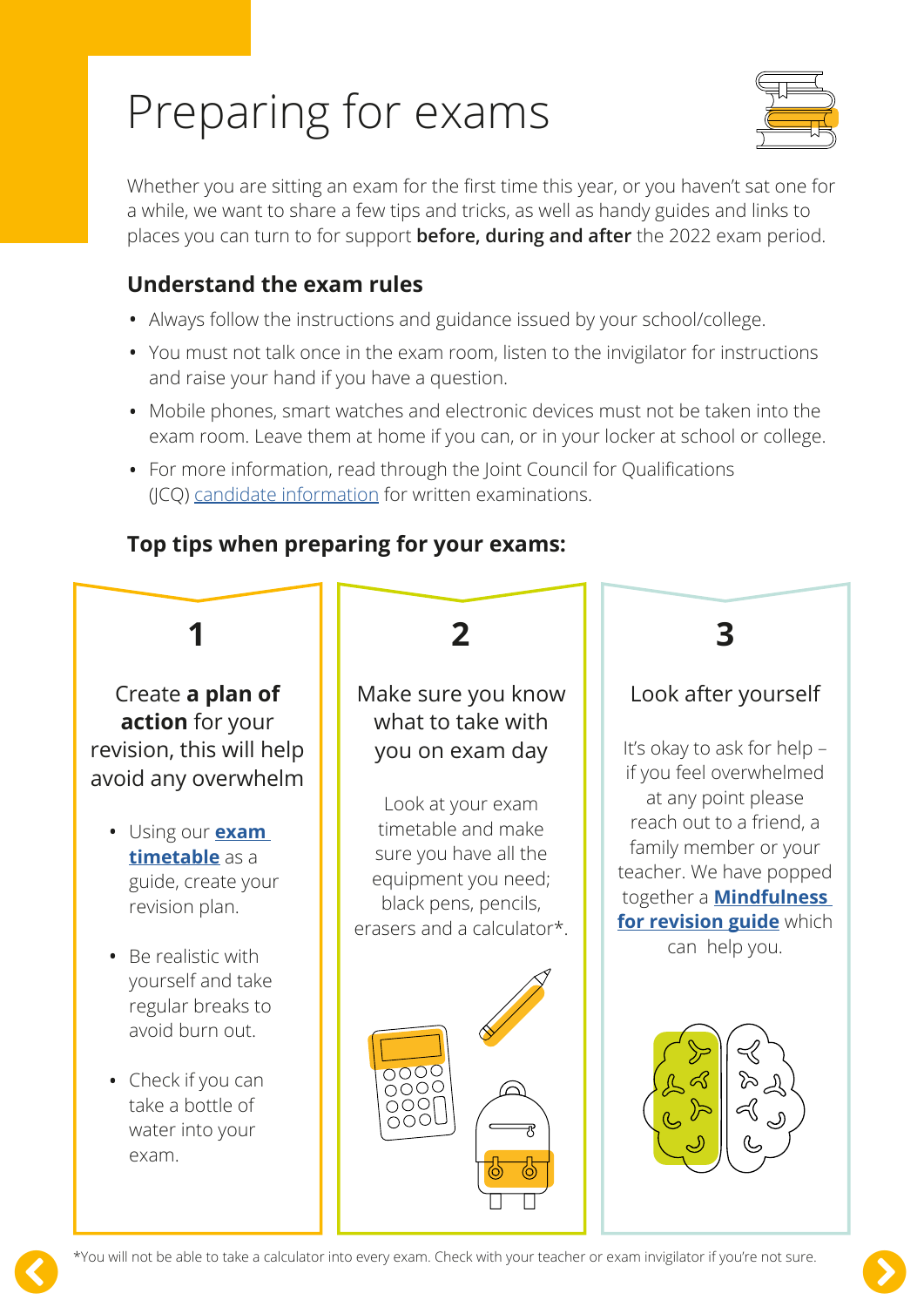## What happens on exam day?



### **Exam day is here – good luck!**

Whether you are sitting an exam for the first time this year, or you haven't sat one for a while, we want to share a few tips and tricks, handy guides and links to places you can turn to for support before, during and after the 2022 exam period.

#### **Before the exam starts**

- Make sure you **are packed and ready the night before**, this will stop you worrying on the day. Check ahead with your school or college what you might need for each exam if you aren't sure.
- **Fuel your brain** with a healthy nutritious breakfast. You might be able to take a bottle of water into to exam – check with your school or college.
- **Arrive early**, this will help eliminate any last-minute jitters and help you prepare mentally. If you are delayed for any reason, contact your school or college immediately.

#### **During the exam**

#### Make sure you **understand the instructions** on the

front of the exam paper, including which questions to answer.

#### **Take your time** when

reading the questions. Do you understand what asking you to do? Break it down by highlighting, underlining or *circling* the main points.

#### **Plan, plan, plan**. Check

the number of questions, and how many marks they are worth. Use the number of marks as an indication of how long to spend on each answer.

**Do not panic**. If you come across a question you can't answer, move on and come back to it at the end.

- Re-read the question.
- Note down anything you do know about the question – can you use any of it in your answer?
- Break it down is there anything you can remember about it? It's better to have a go than leave the paper blank.

Go back and **re-read your answers** to check for errors.

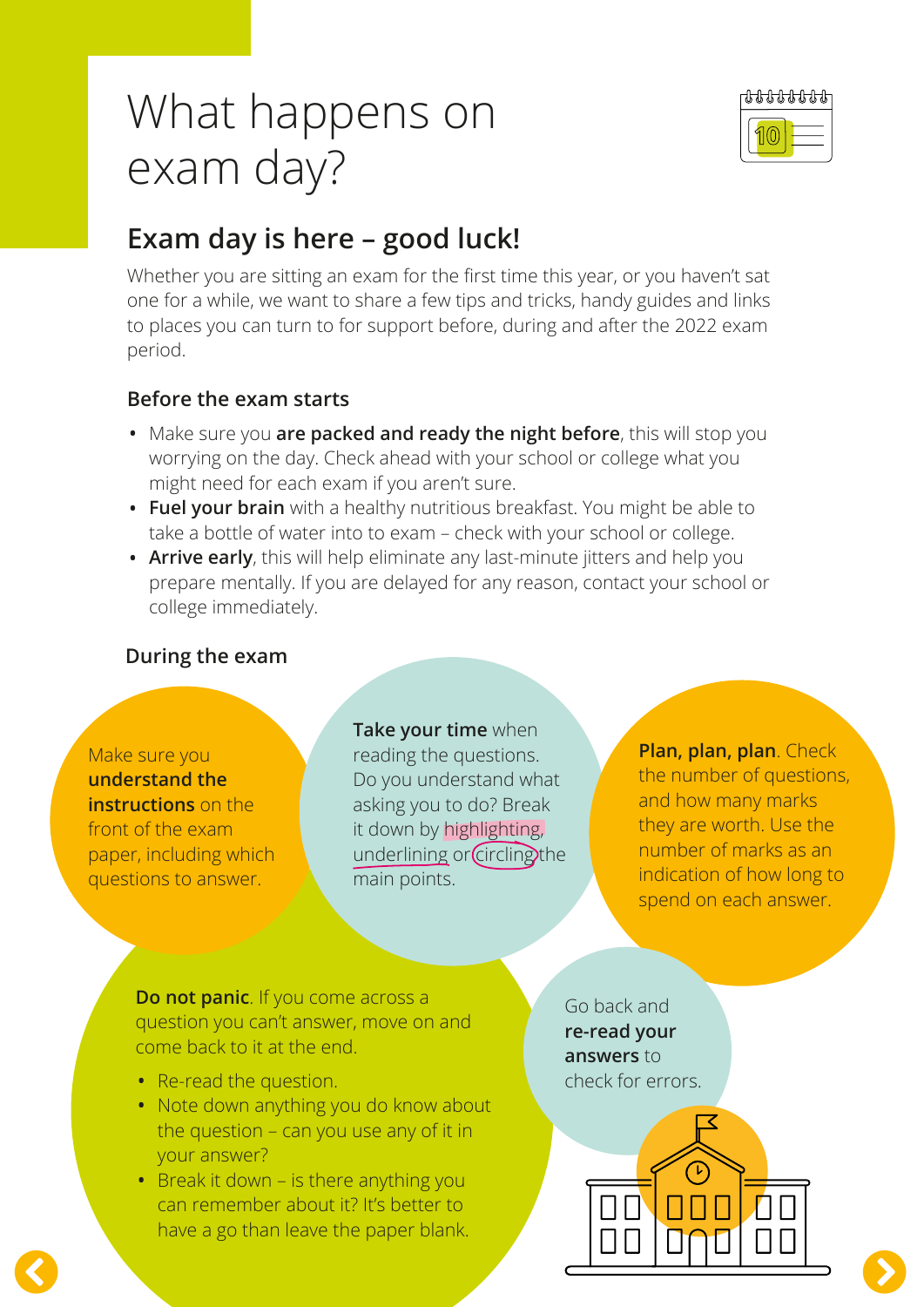## If I need further support, where can I find it?



#### **Further information and support**

If you're worried about something that's happened, your mental health or someone else's, it can really help to talk to someone you trust. It is so important to know you are not alone. There's lots of information and support available to you 24 hours a day, 7 days a week.



#### **Helpful links**



**[Mind's](https://www.mind.org.uk/information-support/for-children-and-young-people/useful-contacts/)** useful contacts list of charities offering support and advice

#### **[NHS – mental health services](https://www.nhs.uk/nhs-services/mental-health-services/)**

**[The Hub of Hope](https://hubofhope.co.uk/)** is a mental health support database, bringing together local, national, peer, community, charity, private and NHS mental health support and services together in one place.